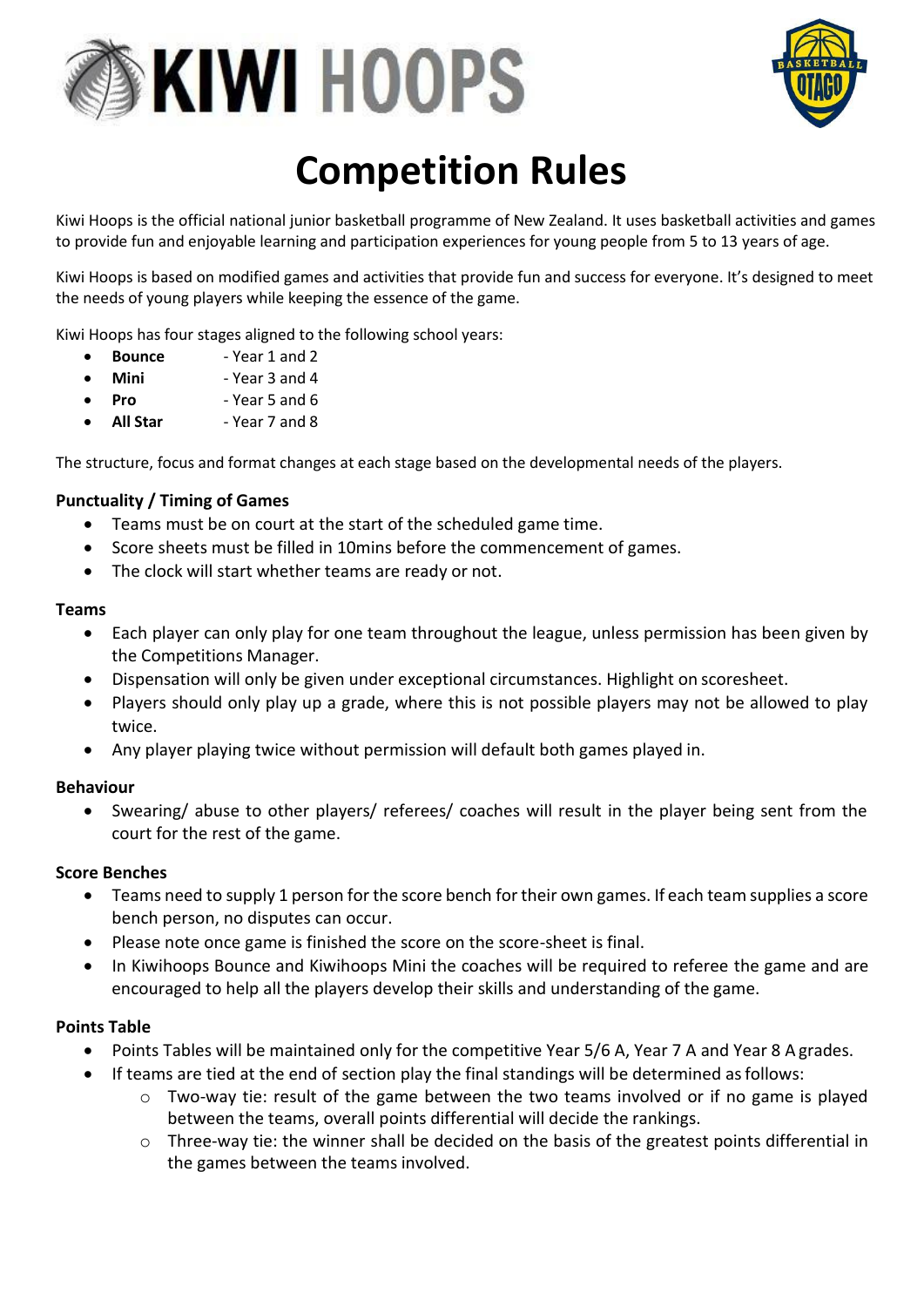



### **Mercy Rule**

• When teams are up by more than 20pts then teams should retreat to their 3pt line and only leave it when their opposition crosses half court.

### **Zone Defence**

- Zone Defence is not permitted. Teams must play man to man at all times. This can be full court however every player should be marking **one player ONLY**, this means no double teams.
- Half-court defence must also be man to man with no traps in the front court.

### **Mixed Gender Teams**

• All mixed gender teams must have at least one girl on at all times, if you aren't able to field a team with at least one girl (Due to sickness injury etc), you should inform BBO and your opposition. You may be unable to 'win' that game if you cannot field any girls, if your grades has a points table. Mixed gender teams in Years 1-6 are not required to have a certain number of girls/boys on court at any time, and will play all boys and all girls teams. Year 7 & 8 single gender grades are not allowed mixed gender teams to enter.

### **Mouthguards**

• Basketball Otago requires all players in all Kiwihoops Competitions to wear a mouthguard.

### **4 Dribble rule**

• In competitions from yrs. 1-6 each player will only be able to dribble 4 times before shooting or passing.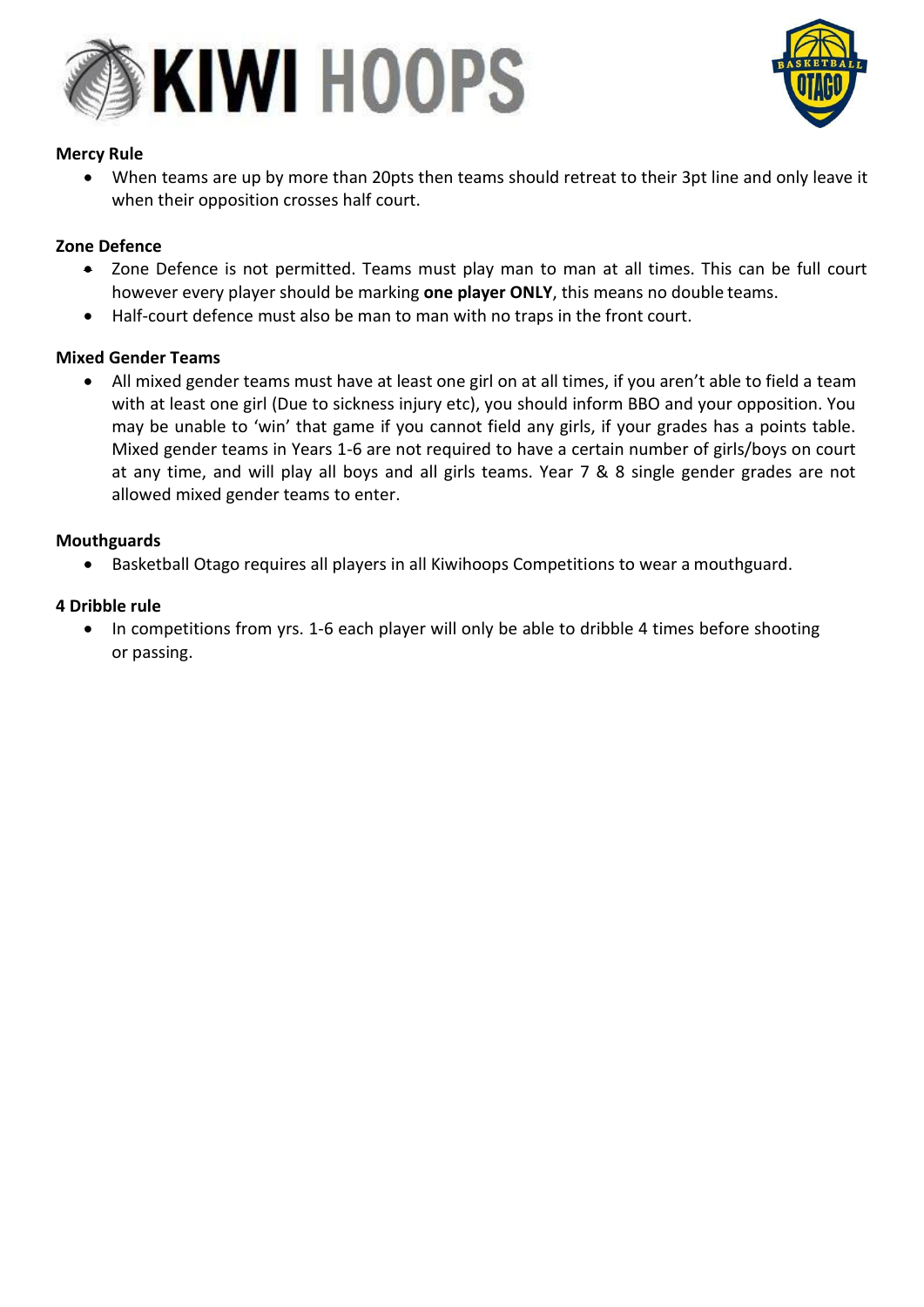



# **BOUNCE-BALL**

### **Year 1 & 2**

## **Match Rules**

The focus of **BOUNCE** is on developing fundamental movement skills and basic basketball skills. Modified games are non-competitive with the focus on enjoyment and participation.

| <b>Game format</b>   | $3 \vee 3 - (6-8$ players per team)                                                        |
|----------------------|--------------------------------------------------------------------------------------------|
| <b>Game Duration</b> | 30 minutes (2 x 15 min halves, one minute break)                                           |
|                      | Running clock only, no time outs                                                           |
| <b>Court Size</b>    | Cross Court                                                                                |
| <b>Hoop Height</b>   | 7.5 foot                                                                                   |
| <b>Ball Size</b>     | Size 5                                                                                     |
| <b>Scoring</b>       | Score will be kept but not visible, no 3 point goals, no free throws.                      |
| <b>Substitutions</b> | No rolling substitutions. Substitutions can only be made on a whistle.                     |
| <b>Start of Play</b> | Ball toss for each half                                                                    |
| Referee              | Kiwi Hoops Coach                                                                           |
|                      | Coaching while refereeing is encouraged to help the players develop.                       |
| <b>Rules</b>         | The following rules are applied from the Kiwi Hoops Rules Guide.                           |
|                      | The role of the Kiwi Hoops Coach is to help players learn these rules as their development |
|                      | allows.                                                                                    |
|                      | A liberal interpretation should be applied to keep the game flowing as best as possible.   |

### **RULE 1 – PLAYING THE BALL**

When a player intentionally uses their leg or foot to contact the ball or strikes it with the fist. However, to accidently come in contact with the ball with any part of the leg is not a violation.

### **RULE 2 – OUT OF BOUNDS**

When a player with possession of the ball, or the ball, is out of bounds.

### **RULE 3 – ILLEGAL DRIBBLE**

When a player dribbles the ball with two hands or dribbles, stops and begins to dribble again.

### **RULE 4 – TRAVELLING**

When a player holding the ball lifts their pivot foot and returns it to the floor or takes more than one step before dribbling the ball, or takes more than two steps after dribbling the ball. *Coaching tip: teach your players to jump stop and pivot without shuffling their feet.*

### **RULE 5 – PERSONAL FOUL**

A Personal Foul involves illegal contact on an opponent. Illegal contact occurs when the player responsible for the contact gains an advantage and/or the player contacted is disadvantaged.

A player cannot hold, block, push, charge, trip or impede the progress of an opponent by extending their hand, arm, elbow, shoulder, hip, knee or foot, nor by bending their body into an "abnormal" position, nor use any rough tactics.

*Coaching tip: teach your players to play defence with their outside arms and not reach across players with the ball.*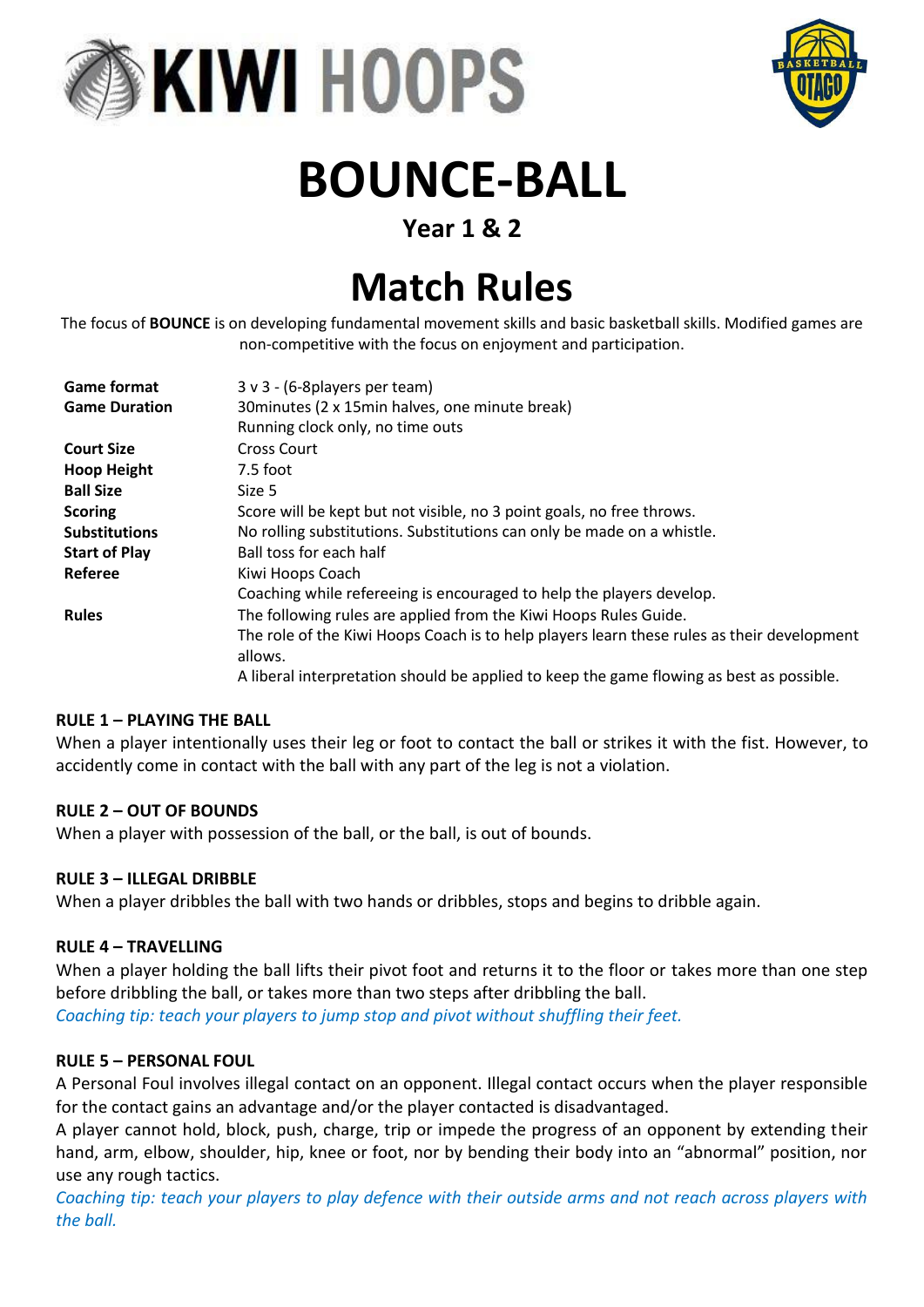



# **MINI-BALL**

### **Year 3 & 4**

## **Match Rules**

The focus of **MINI** is on developing basic basketball skills and refining fundamental movement skills. Modified games are non-competitive with the focus on enjoyment and participation.

| <b>Game format</b>   | $4 \vee 4 - (6-8$ players per team)                                                        |
|----------------------|--------------------------------------------------------------------------------------------|
| <b>Game Duration</b> | 30 minutes (2 x 15 min halves, one minute break)                                           |
|                      | Running clock only, no time outs                                                           |
| <b>Court Size</b>    | <b>Cross Court</b>                                                                         |
| <b>Hoop Height</b>   | 8 foot                                                                                     |
| <b>Ball Size</b>     | Size 5                                                                                     |
| <b>Scoring</b>       | Score will be kept but not visible, no 3 point goals, no free throws.                      |
| <b>Substitutions</b> | No rolling substitutions. Substitutions can only be made on a whistle.                     |
| <b>Start of Play</b> | Ball toss for each half                                                                    |
| Referee              | Kiwi Hoops Coach or Community Referee                                                      |
| <b>Rules</b>         | The following rules are applied from the Kiwi Hoops Rules Guide.                           |
|                      | The role of the Kiwi Hoops Coach is to help players learn these rules as their development |
|                      | allows.                                                                                    |

### **RULE 1 – PLAYING THE BALL**

When a player intentionally uses their leg or foot to contact the ball or strikes it with the fist. However, to accidently come in contact with the ball with any part of the leg is not a violation.

### **RULE 2 – OUT OF BOUNDS**

When a player with possession of the ball, or the ball, is out of bounds.

### **RULE 3 – ILLEGAL DRIBBLE**

When a player dribbles the ball with two hands or dribbles, stops and begins to dribble again.

### **RULE 4 – TRAVELLING**

When a player holding the ball lifts their pivot foot and returns it to the floor or takes more than one step before dribbling the ball, or takes more than two steps after dribbling the ball.

*Coaching tip: teach your players to jump stop and pivot without shuffling their feet.*

### **RULE 5 – PERSONAL FOUL**

A Personal Foul involves illegal contact on an opponent. Illegal contact occurs when the player responsible for the contact gains an advantage and/or the player contacted is disadvantaged.

A player cannot hold, block, push, charge, trip or impede the progress of an opponent by extending their hand, arm, elbow, shoulder, hip, knee or foot, nor by bending their body into an "abnormal" position, nor use any rough tactics.

*Coaching tip: teach your players to play defence with their outside arms and not reach across players with the ball.*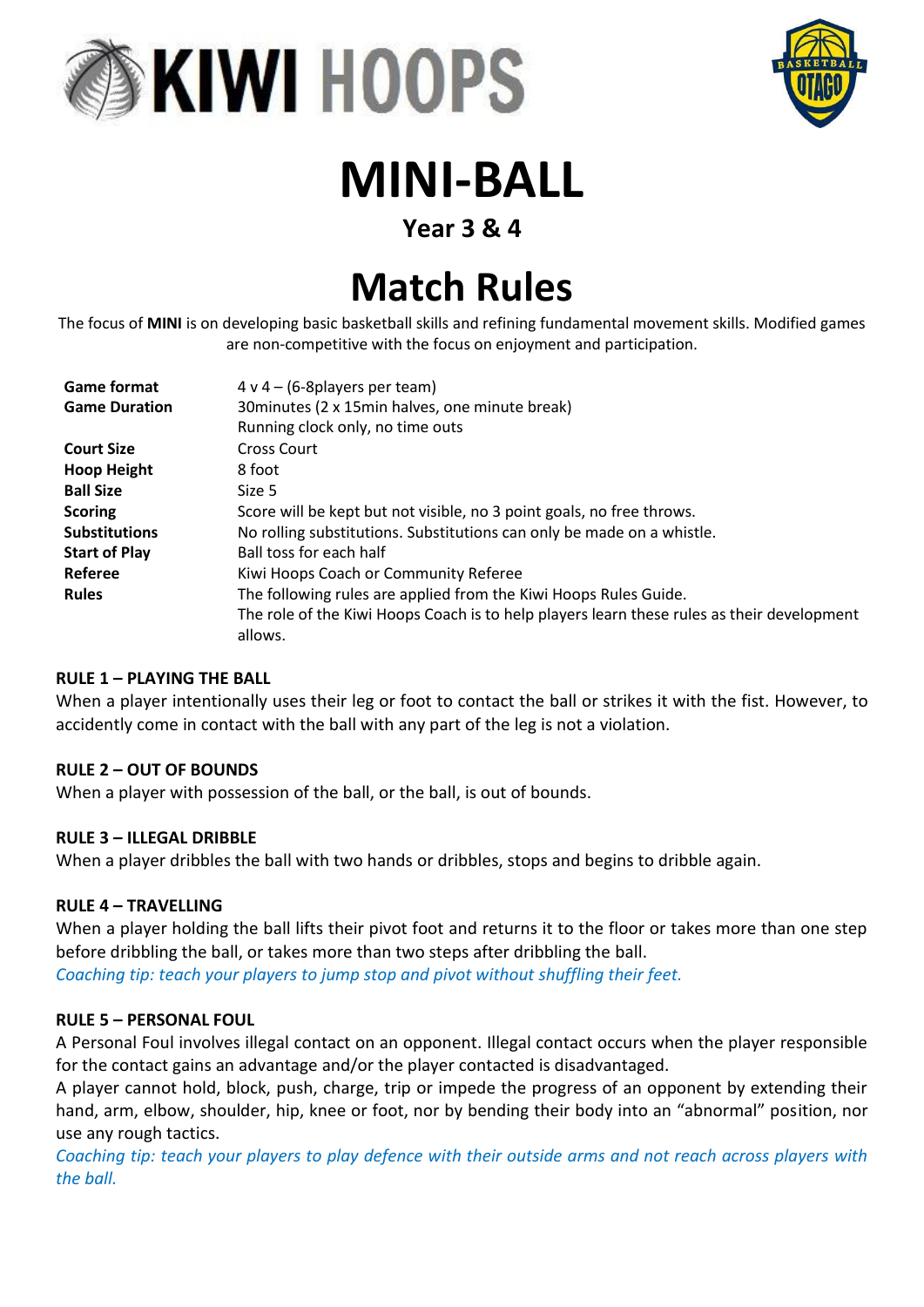



## **PRO-BALL**

### **Year 5 & 6**

## **Match Rules**

The focus of **PRO** is on developing basketball skills while continuing to practice and refine movement skills. The emphasis is on applying the basic skills and decision making to game-like situations and introducing basic offence and defence concepts.

Games focus remains on the learning and developing, not the outcome (winning).

| <b>Game format</b>   | $5 \vee 5 - (8-10$ players per team)                                                       |
|----------------------|--------------------------------------------------------------------------------------------|
| <b>Game Duration</b> | 30 minutes (2 x 15 min halves, one minute break)                                           |
|                      | Running clock only, no time outs                                                           |
| <b>Court Size</b>    | <b>Full Court</b>                                                                          |
| <b>Hoop Height</b>   | A Grade: 10 foot                                                                           |
|                      | Other Grades: 9 Foot                                                                       |
| <b>Ball Size</b>     | Size 5                                                                                     |
| <b>Scoring</b>       | Score will be kept, no 3 point goals, no free throws.                                      |
| <b>Substitutions</b> | No rolling substitutions. Substitutions can only be made on a whistle.                     |
| <b>Start of Play</b> | Ball toss for each half                                                                    |
| Referee              | Two Kiwihoops Referees or a Community Referee each game.                                   |
| <b>Rules</b>         | The following rules are applied from the Kiwi Hoops Rules Guide.                           |
|                      | The role of the Kiwi Hoops Coach is to help players learn these rules as their development |
|                      | allows.                                                                                    |

### **RULE 1 – PLAYING THE BALL**

When a player intentionally uses their leg or foot to contact the ball or strikes it with the fist. However, to accidently come in contact with the ball with any part of the leg is not a violation.

### **RULE 2 – OUT OF BOUNDS**

When a player with possession of the ball, or the ball, is out of bounds.

### **RULE 3 – ILLEGAL DRIBBLE**

When a player dribbles the ball with two hands or dribbles, stops and begins to dribble again.

### **RULE 4 – TRAVELLING**

When a player holding the ball lifts their pivot foot and returns it to the floor or takes more than one step before dribbling the ball, or takes more than two steps after dribbling the ball. *Coaching tip: teach your players to jump stop and pivot without shuffling their feet.*

### **RULE 5 – FIVE SECOND RULE**

A player holds the ball for more than five seconds while being closely guarded. A player holding the ball on court and being closely guarded by an opponent, must pass, shoot or dribble the ball within five seconds. *Coaching tip: teach your players to look after the ball in the triple threat position, develop good passing techniques and look for the pass early.*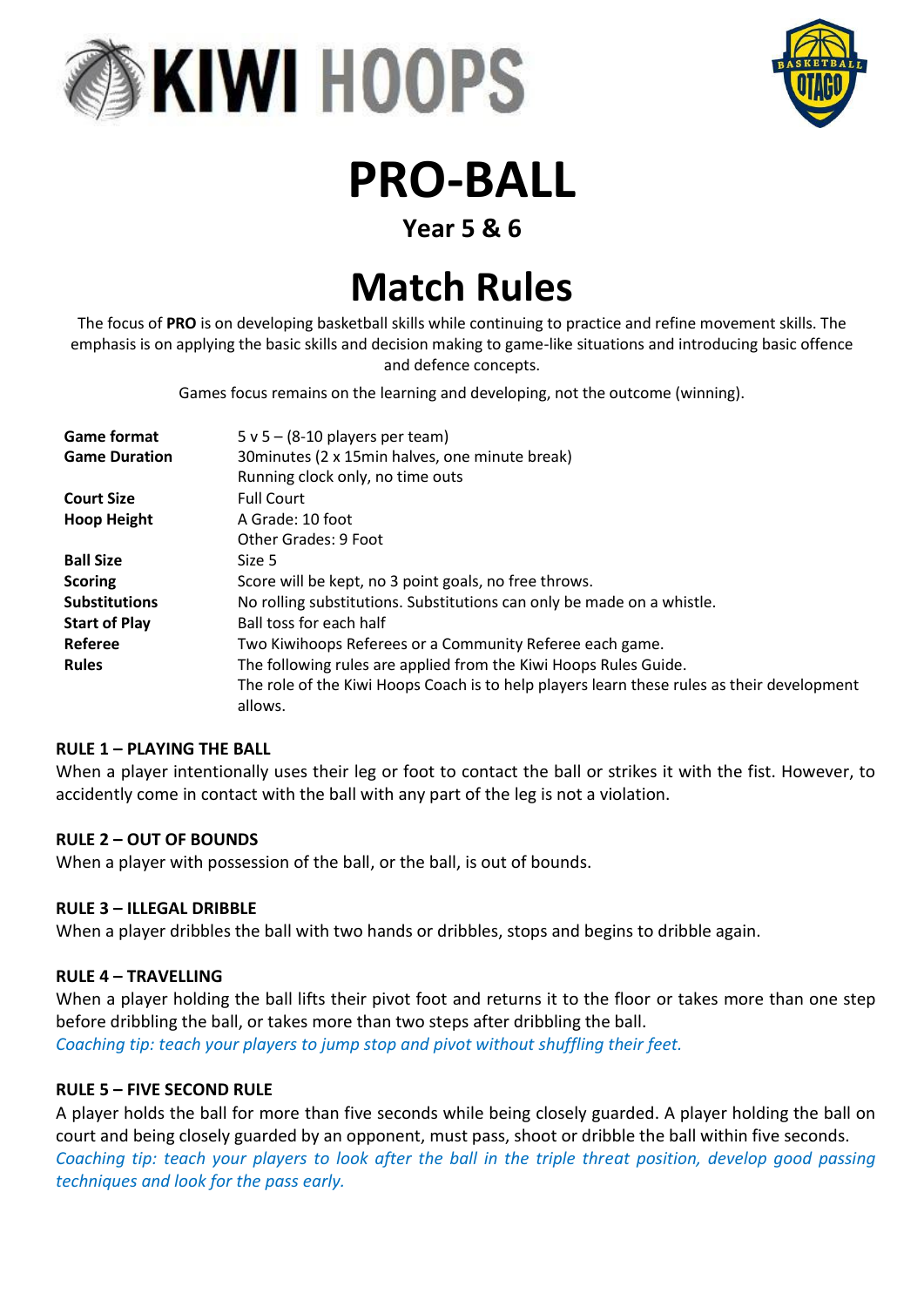



### **RULE 6 – PERSONAL FOUL**

A Personal Foul involves illegal contact on an opponent. Illegal contact occurs when the player responsible for the contact gains an advantage and/or the player contacted is disadvantaged.

A player cannot hold, block, push, charge, trip or impede the progress of an opponent by extending their hand, arm, elbow, shoulder, hip, knee or foot, nor by bending their body into an "abnormal" position, nor use any rough tactics.

Coaching tip: teach your players to move their feet and get in front of the player with the ball to play defence. *Continue to reinforce that defenders should not reach across players with the ball.*

### **RULE 7 – TECHNICAL FOUL**

A technical Foul involves unsportsmanlike behaviour by a player, coach or substitute that does not involve contact. The opposing team is awarded one point and possession at the centre-line.

*Coaching tip: there should be no Technical fouls at this level of basketball. Coaches should lead by example and demonstrate positive behaviour for their players to emulate. No player should question the referee's decision.*

### **A Grade Only:**

### **RULE 8 – RETURN TO BACKCOURT**

Touching the ball in the backcourt after it has entered the frontcourt and was not last touched by the other team. Once the ball is in a team's frontcourt it cannot be returned to the backcourt unless it is touched by a player in the other team.

### **RULE 9 – THREE SECOND RULE**

An offensive player remains in the restricted area (key hole in front of the hoop) for more than three seconds when the team has the ball in their frontcourt. Offensive players must move out of the restricted area (key hole in front of the hoop) after three seconds when the ball is in their frontcourt.

*Coaching tip: teach your players spacing on offence and have players in motion moving to the ball, the hoop or another position. Encourage controlled offensive movement as opposed to random movements.*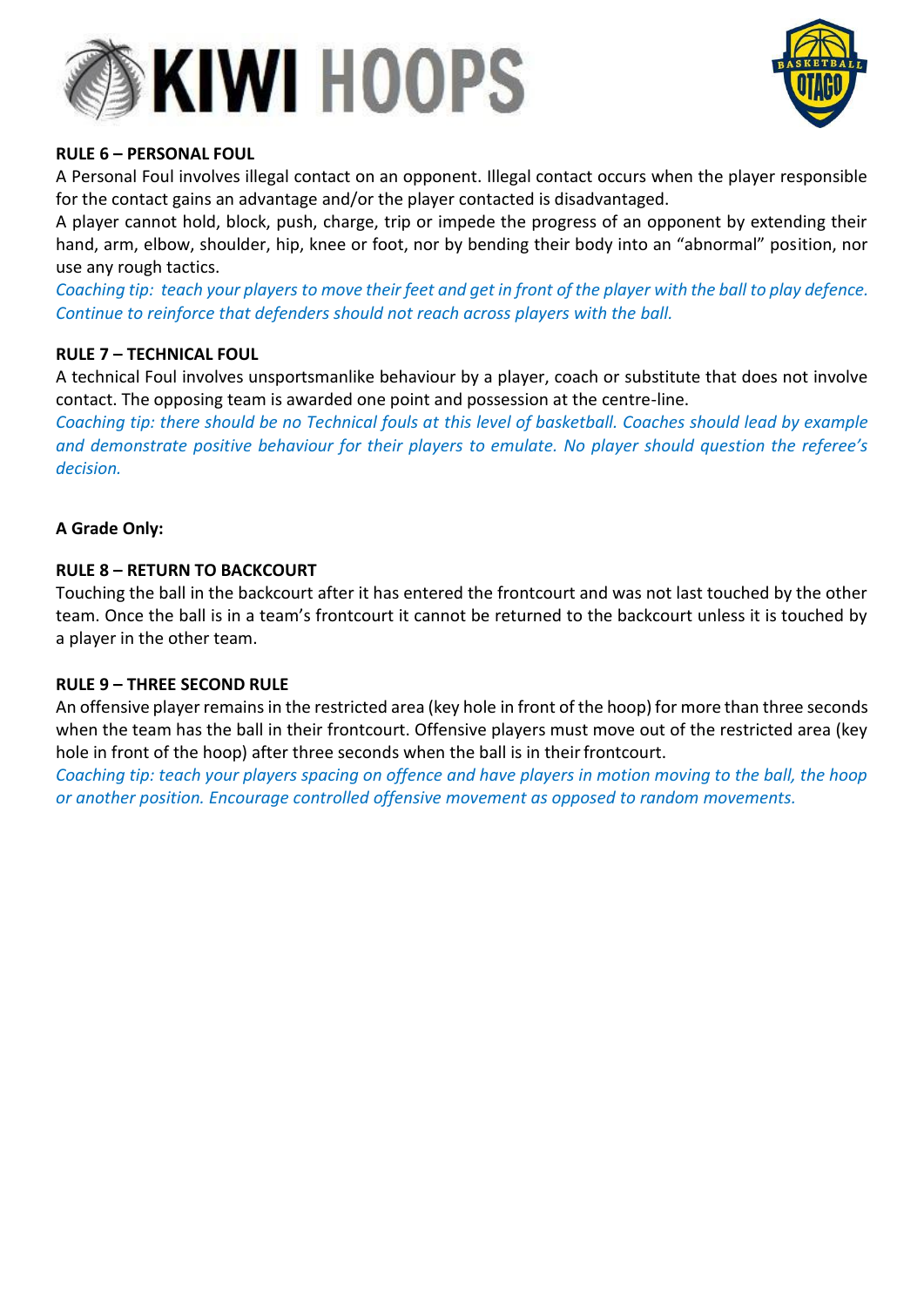



# **ALL STAR-BALL**

### **Year 7 & 8**

## **Match Rules**

The focus of **ALL STAR** is on refining basic basketball skills and learning more technical skills. The emphasis is on applying skills and decision making to game-like situations and introducing team offence and defence strategies.

The general game focus remains on the learning and developing, not the outcome (winning) while some players will have reached a developmental stage to be able play competitively.

| <b>Game format</b><br><b>Game Duration</b> | $5 v 5 - (8-10$ players per team)<br>A Grade: 32 minutes (4 x 8 minute quarters, one minute break)<br>Running Clock. Stop Clock in the last minute of the game. One time out per half Other<br>Grades: 30 minutes (2 x 15 min halves, one minute break)<br>Running clock only, no time outs |
|--------------------------------------------|---------------------------------------------------------------------------------------------------------------------------------------------------------------------------------------------------------------------------------------------------------------------------------------------|
| <b>Court Size</b>                          | <b>Full Court</b>                                                                                                                                                                                                                                                                           |
| <b>Hoop Height</b>                         | 10 foot                                                                                                                                                                                                                                                                                     |
| <b>Ball Size</b>                           | Girls: Size 5 Boys: Size 6                                                                                                                                                                                                                                                                  |
| <b>Scoring</b>                             | Score will be kept, 3 point goals will count, no free throws.                                                                                                                                                                                                                               |
| <b>Substitutions</b>                       | Subs through the score bench, rotations are to be equal.                                                                                                                                                                                                                                    |
| <b>Start of Play</b>                       | Ball Toss to start and then possession arrow.                                                                                                                                                                                                                                               |
| Referee                                    | Two Community Referees per game.                                                                                                                                                                                                                                                            |
| <b>Rules</b>                               | The following rules are applied from the Kiwi Hoops Rules Guide.                                                                                                                                                                                                                            |
|                                            | The role of the Kiwi Hoops Coach is to help players learn these rules as their development<br>allows.                                                                                                                                                                                       |

### **RULE 1 – PLAYING THE BALL**

When a player intentionally uses their leg or foot to contact the ball or strikes it with the fist. However, to accidently come in contact with the ball with any part of the leg is not a violation.

### **RULE 2 – OUT OF BOUNDS**

When a player with possession of the ball, or the ball, is out of bounds.

### **RULE 3 – ILLEGAL DRIBBLE**

When a player dribbles the ball with two hands or dribbles, stops and begins to dribble again.

### **RULE 4 – TRAVELLING**

When a player holding the ball lifts their pivot foot and returns it to the floor or takes more than one step before dribbling the ball, or takes more than two steps after dribbling the ball. *Coaching tip: teach your players to jump stop and pivot without shuffling their feet.*

### **RULE 5 – FIVE SECOND RULE**

A player holds the ball for more than five seconds while being closely guarded. A player holding the ball on court and being closely guarded by an opponent, must pass, shoot or dribble the ball within five seconds. *Coaching tip: teach your players to look after the ball in the triple threat position, develop good passing techniques and look for the pass early.*